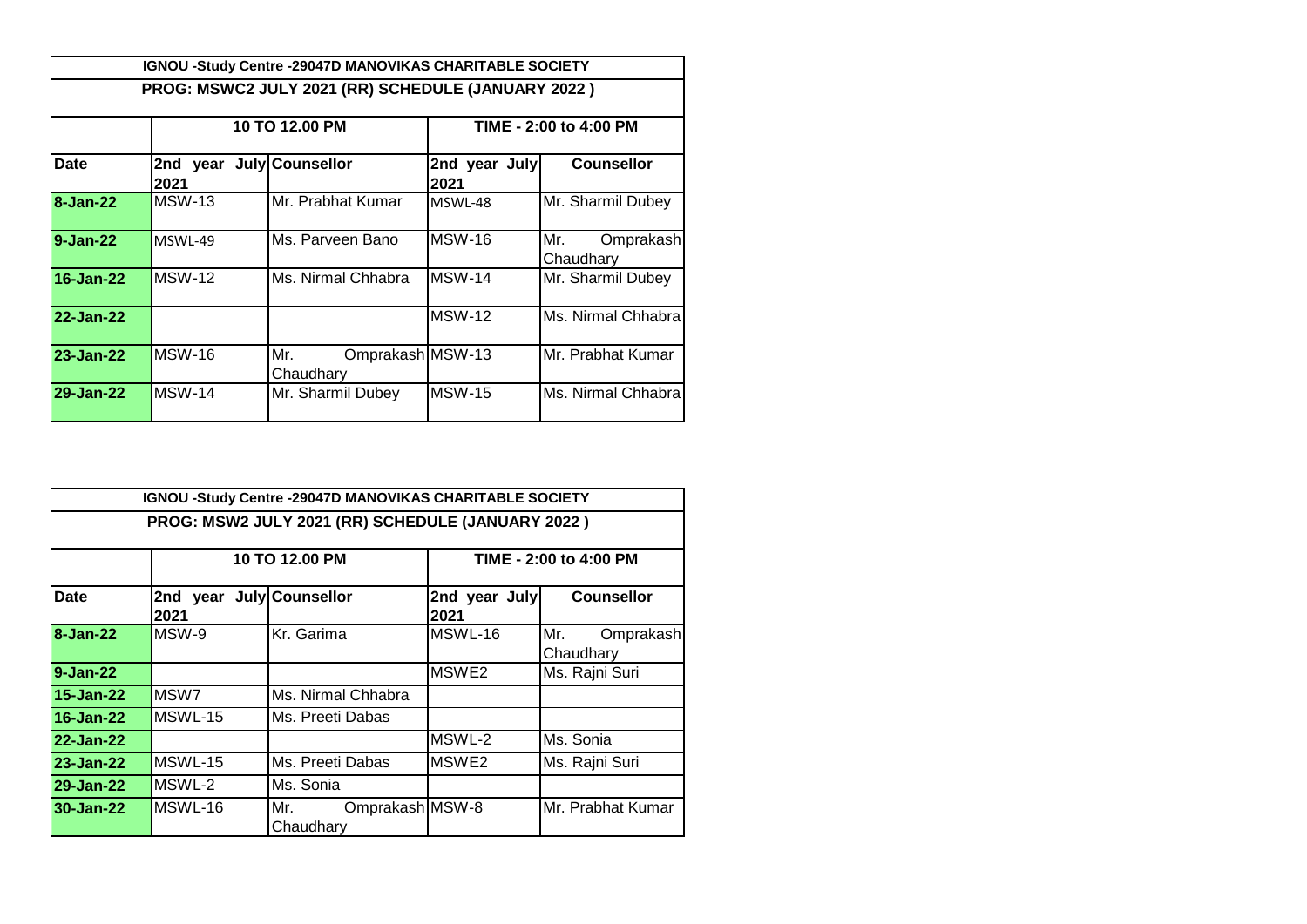|                  |                     | IGNOU -Study Centre -29047D MANOVIKAS CHARITABLE SOCIETY |                       |                         |                                 |                             |
|------------------|---------------------|----------------------------------------------------------|-----------------------|-------------------------|---------------------------------|-----------------------------|
|                  |                     | PROG: BAG2 JULY 2021 (RR) SCHEDULE (JANUARY 2022)        |                       |                         |                                 |                             |
|                  |                     | 10 TO 12.00 PM                                           |                       | TIME - 12:00 to 2:00 PM |                                 | TIME - 2:00 to 4:00 PM      |
| <b>Date</b>      | 2nd<br>year<br>2021 | July Counsellor                                          | 2nd year July<br>2021 | <b>Counsellor</b>       | 2nd<br>vear<br><b>July 2021</b> | <b>Counsellor</b>           |
| <b>8-Jan-22</b>  | <b>BSOC133</b>      | Ms. Indira Alok                                          | BHDLA137              | Ms. Rubi Kumari         | <b>BECC 134</b>                 | Mr. Ashok Kumar<br>Aggarwal |
| 9-Jan-22         | <b>BPSC133</b>      | Ms. Sunita Soni                                          | BHDS183               | Ms. Rubi Kumari         | <b>BPCS183</b>                  | Dr. Alok Kumar<br>"Bhuwan"  |
| 15-Jan-22        | BSOC <sub>134</sub> | Ms. Neeru Tandon                                         | <b>BSOC133</b>        | Ms. Indira Alok         | BHDLA137                        | Ms. Rubi Kumari             |
| 16-Jan-22        | <b>BSOC133</b>      | Ms. Indira Alok                                          | <b>BHIC133</b>        | Ms. Ranjeeta<br>Kumari  | <b>BECC 133</b>                 | Mr. Ashok Kumar<br>Aggarwal |
| 22-Jan-22        | BHDC133             | Mr. Amit Kumar                                           | <b>BPAC 134</b>       | Ms. Sunita Soni         |                                 |                             |
| 23-Jan-22        | BESC <sub>133</sub> | Ms. Indira Alok                                          | BHDS183               | Ms. Rubi Kumari         | <b>BSOC134</b>                  | Ms. Neeru<br>Tandon         |
| <b>29-Jan-22</b> | BEGLA137            | Ms. Parveen Bano                                         |                       |                         | BHIC134                         | Ms. Ranjeeta<br>Kumari      |
| 30-Jan-22        | <b>BESC133</b>      | Ms. Indira Alok                                          | <b>BSOS184</b>        | Ms. Neeru Tandon        | BHDS183                         | Ms. Rubi Kumari             |

|                  |                  | IGNOU -Study Centre -29047D MANOVIKAS CHARITABLE SOCIETY |                       |                         |                                 |                        |
|------------------|------------------|----------------------------------------------------------|-----------------------|-------------------------|---------------------------------|------------------------|
|                  |                  | PROG: BAG3 JULY 2021 (RR) SCHEDULE (JANUARY 2022)        |                       |                         |                                 |                        |
|                  |                  | 10 TO 12.00 PM                                           |                       | TIME - 12:00 to 2:00 PM |                                 | TIME - 2:00 to 4:00 PM |
| <b>Date</b>      | 3rd year<br>2021 | July Counsellor                                          | 3rd year July<br>2021 | <b>Counsellor</b>       | 3rd<br>vear<br><b>July 2021</b> | <b>Counsellor</b>      |
| <b>8-Jan-22</b>  | <b>BSOG171</b>   | Ms. Neeru Tandon                                         | <b>BSOG176</b>        | Ms. Indira Alok         |                                 |                        |
| $9 - Jan-22$     | BHIE143          | Ms. Ranjeeta Kumari                                      | <b>BSOG176</b>        | Ms. Indira Alok         |                                 |                        |
| 15-Jan-22        | BSOE143          | Ms. Maheshwari<br>Chaudharv                              |                       |                         | BHIE143                         | Ms. Ranjeeta<br>Kumari |
| 16-Jan-22        | <b>BPAS186</b>   | Ms. Sunita Soni                                          | BHDE143               | Ms. Rubi Kumari         | BHDE142                         | Mr. Amit Kumar         |
| <b>22-Jan-22</b> |                  |                                                          |                       |                         |                                 |                        |
| 23-Jan-22        | BEGS185          | Ms. Parveen Bano                                         | <b>BSOE142</b>        | Ms. Indira Alok         |                                 |                        |
| 30-Jan-22        | BSOE143          | Ms. Maheshwari<br>Chaudhary                              | BHDE143               | Ms. Rubi Kumari         |                                 |                        |